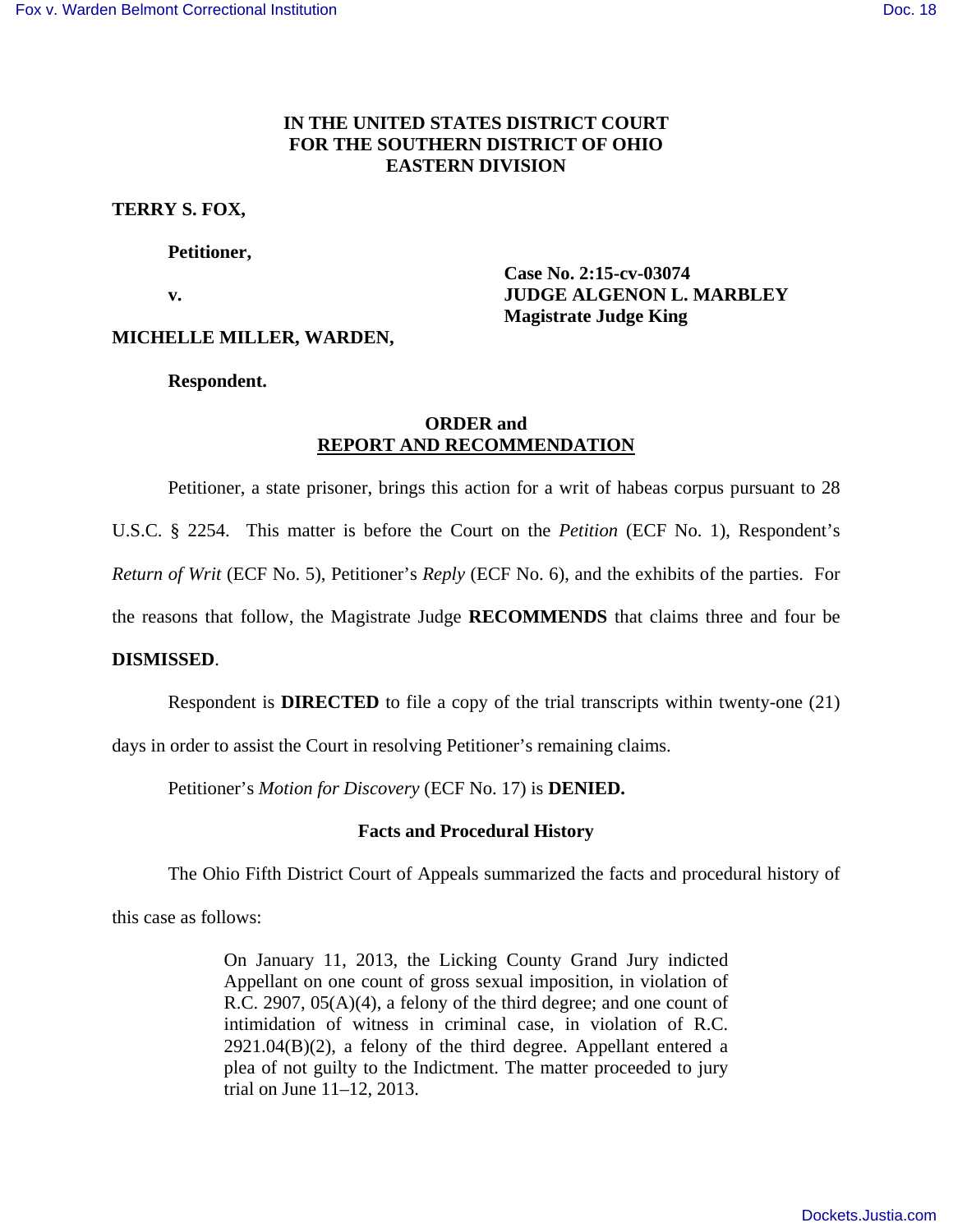The following evidence was adduced at trial.

Chasity Miller is the mother of A.M., the victim. Miller explained her daughter is ten years old and is "mentally retarded." A.M. has difficulty verbally communicating and is in a multi-handicapped classroom in school. Miller testified her mother, Kay Spires, lives nearby. Miller added Appellant and Spires have been in a relationship for nine years and Appellant lived with Spires.

One Sunday in December, 2012, Miller, her husband, and four children went to Spires' home to have dinner and watch football. Appellant and A.M. were alone in a bedroom on two or three occasions during the afternoon.

While on the telephone with Spires on or about New Year's Day, 2013, Miller heard Appellant in the background remarking A.M. "wanted it" and A.M. loves him. Miller also heard Appellant tell Spires A.M. had grabbed his hand and put it between her (A.M.'s) legs. After the telephone call ended, Miller took A.M. into the bathroom and asked her if anyone had ever touched her. Miller described A.M.'s reaction to the question as sad, scared, and confused. Miller asked A.M. a second time if anyone had ever touched her. A.M. responded, "Yes," stated Appellant had touched her, and pointed to her vaginal area. Miller subsequently contacted the police.

Kay Spires testified Appellant had lived with her for three or four years. Spires indicated Miller's children, including A.M., thought of Appellant as their grandfather. Spires recalled she telephoned Miller to wish her "Happy New Year." While she was on the phone, Appellant told her A.M. had grabbed his hand and placed it between her (A.M.'s) legs, and A.M. wanted it. Spires admitted she still loves Appellant. After reviewing the statement she made to police on January 2, 2013, Spires acknowledged she told police Appellant had threatened to kill her if she opened her mouth, but added she was drunk and would have said anything. Spires acknowledged she told police Appellant had told her he had rubbed A.M.'s vagina, but insisted Appellant never made such an admission to her.

Catherine R. Wohlford, a certified nurse practitioner, testified she specializes in pediatrics, and diagnoses sexual abuse. Wohlford recalled in early January, 2013, she examined A.M. Wohlford indicated A.M. was able to properly identify her body parts. A.M. told Wohlford Appellant had touched her on her bad area. Using a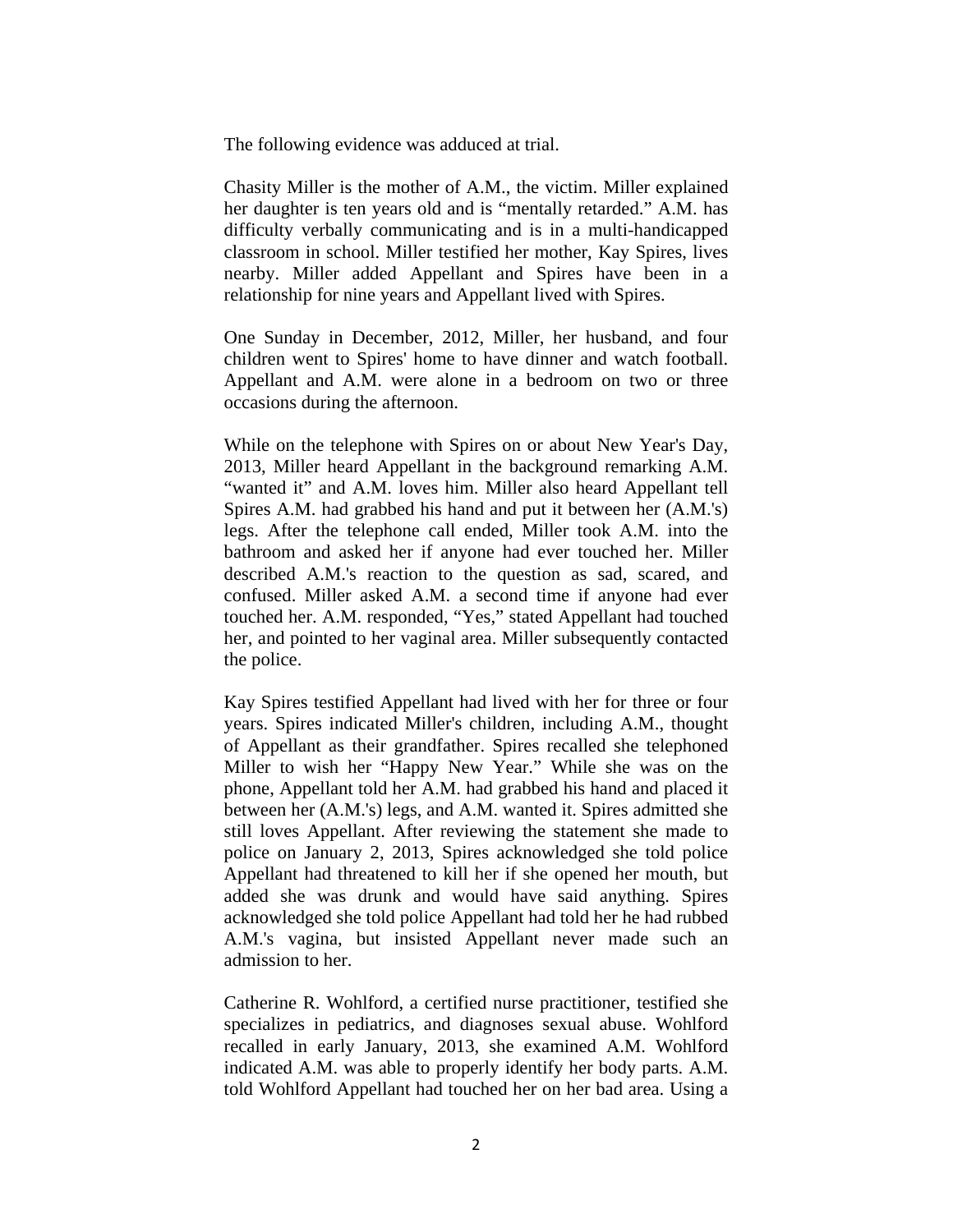nude anatomical drawing of a prepubescent female, A.M. identified her bad area as the vaginal area.

Detective Clint Eskins of the Newark Police was assigned to investigate the case. Appellant told Det. Eskins A.M. had grabbed his hand and placed it between her legs in the crotch area. Det. Eskins stated Appellant became extremely nervous when he realized that police were speaking with Spires outside of his presence.

After hearing all the evidence and deliberating, the jury found Appellant guilty of both counts of the Indictment. The trial court sentenced Appellant to an aggregate term of imprisonment of six (6) years and classified him a Tier II sexual offender.

It is from this conviction and sentence Appellant appeals, raising the following assignments of error:

"I. THE EVIDENCE PRESENTED AT TRIAL WAS INSUFFICIENT TO SUPPORT THE CONVICTIONS.

"II. THE JURY'S VERDICTS WERE AGAINST THE MANIFEST WEIGHT OF THE EVIDENCE.

"III. THE COURT ERRED WHEN IT PERMITTED THE INTRODUCTION OF IMPERMISSIBLE HEARSAY EVIDENCE.

"IV. THE APPELLANT WAS PREJUDICED BY INEFFECTIVE ASSISTANCE OF COUNSEL."

*State v. Fox, No.* 13-CA-71, 2014 WL 1520665, at \*1-2 (Ohio App. 5<sup>th</sup> Dist. April 16, 2014). On April 16, 2014, the appellate court affirmed the judgment of the trial court. *Id*. On September 24, 2014, the Ohio Supreme Court declined to accept jurisdiction of the appeal. *State v. Fox,* 140 Ohio St.3d 1439 (Ohio 2014).

 On December 2, 2014, Petitioner filed a *pro se* petition for post conviction relief in the state trial court. He asserted that police lacked probable cause for his arrest in violation of the Fourth Amendment; that he was denied his right to subpoena defense witnesses; that he was denied his right to the effective assistance of counsel because his attorney failed to subpoena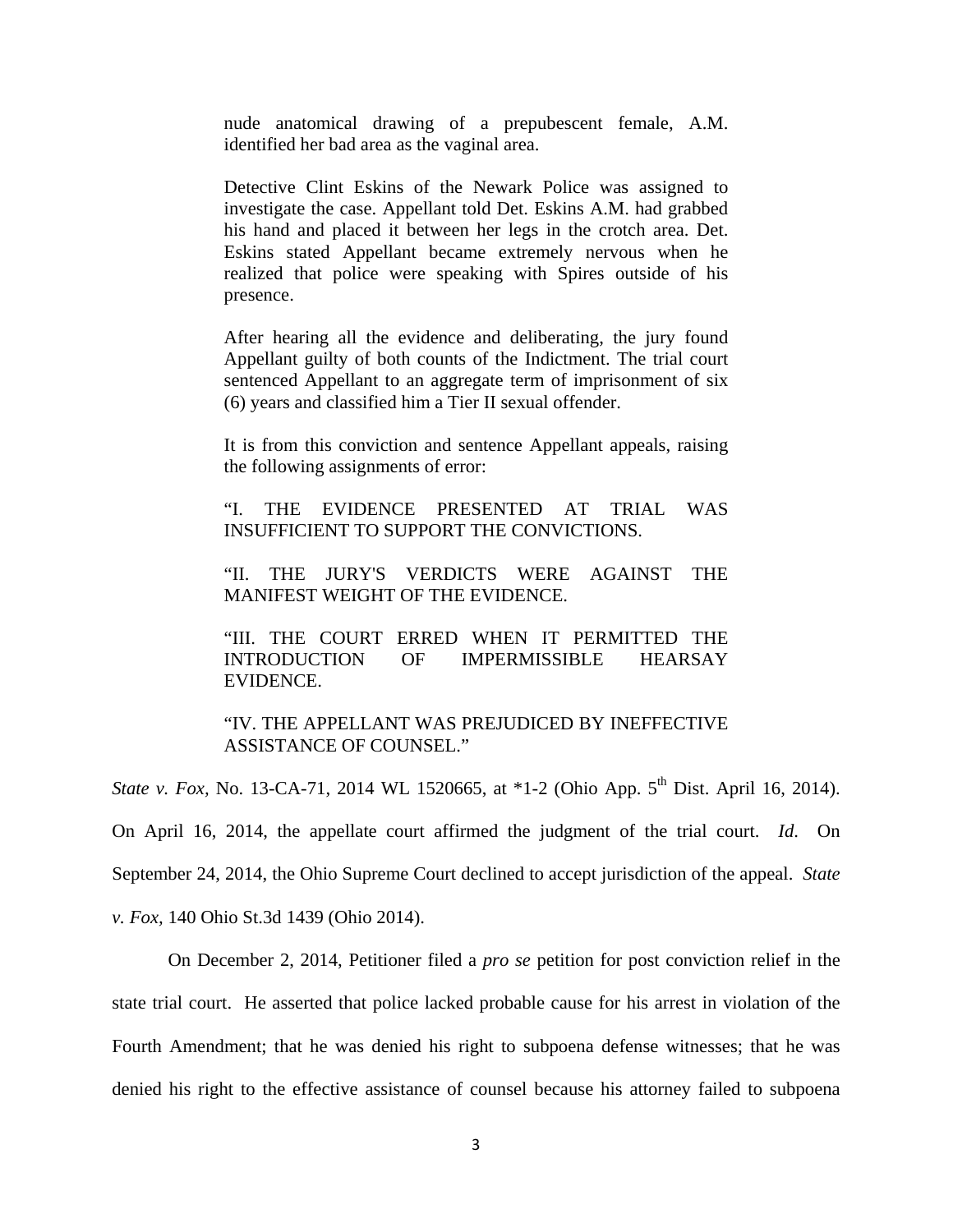witnesses, failed to file a petition for a writ of habeas corpus for Petitioner's release, failed to move for a mistrial due to the improper admission of evidence, and failed to move for judgment of acquittal; and that the authorities improperly failed to disclose all of the evidence against him. (Doc. 5-1, PageID# 157-160.) Apparently, the trial court has not issued a ruling on that petition.

 On October 5, 2015, Petitioner filed an application to reopen his direct appeal pursuant to Ohio Appellate Rule 26(B). (Doc. 5-1, PageID# 162.) On October 20, 2015, the appellate court denied that application as untimely. (PageID# 170.) The record does not reflect that Petitioner filed an appeal from that decision. On December 11, 2015, Petitioner filed a second Rule 26(B) application. (PageId# 174.) Apparently, the state appellate court has not ruled on that second Rule 26(B) application.

 Petitioner filed this action for a writ of habeas corpus pursuant to 28 U.S.C. § 2254 on December 11, 2015,. He alleges that the evidence was constitutionally insufficient to sustain his convictions (claim one); that he was denied the effective assistance of counsel (claim two); that he was convicted in violation of the Fourth Amendment because he was arrested without probable cause or a search warrant (claim three); and that he was denied a fair trial because of prosecutorial misconduct (claim four). Respondent contends that Petitioner's claims are procedurally defaulted or without merit.

#### **Motion for Discovery**

 Petitioner has filed a motion for discovery in connection with his claim that he was denied the effective assistance of trial counsel based on his attorney's failure to call one Mike Miller as an "alibi witness." According to Petitioner, this testimony could have exonerated him, (Doc. 17, PageID# 226), because Mike Miller was present during the time of the events at issue and would have established that Petitioner was never alone with the alleged victim and did not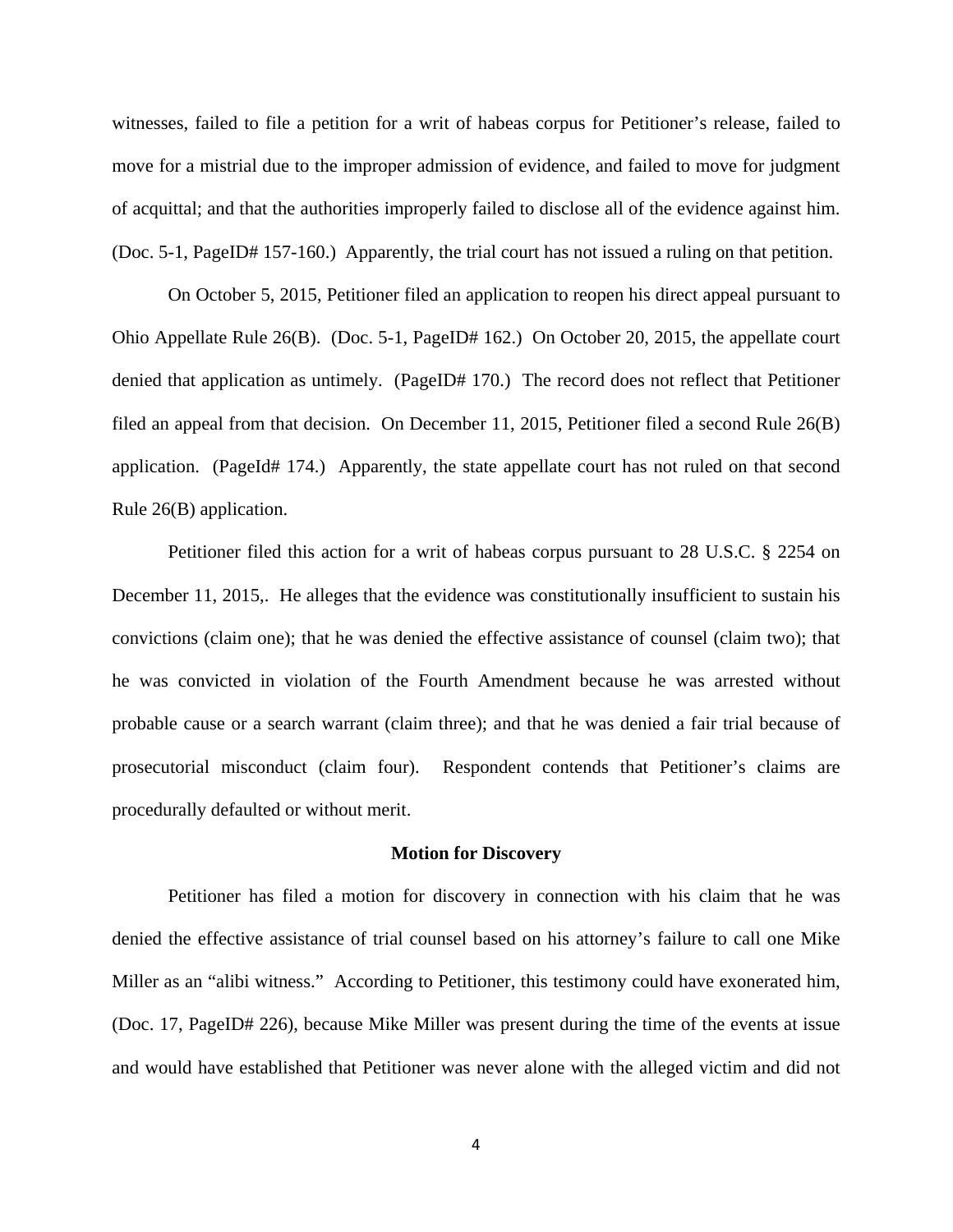commit, or could not have committed, the acts alleged. *Reply* (ECF No. 6, PageID# 198, 201.) In support of this contention, Petitioner proffers what appears to be a portion of the trial transcript in this case, indicating that a prosecution witness – otherwise unidentified - had testified in relevant part that, "Terry and the kids and Mike was out back," and they came in to watch the football game in the bedroom. *Motion for Discovery* (Doc. 17, PageID# 227-28.) "They go back outside, come back in. That was going on and on all day just about." *Id*. Petitioner and the alleged victim were alone in the bedroom perhaps two or three times throughout the afternoon. *Id*.

 Petitioner also proffers a document that purports to be a summary of a police interview of "Mike" by Officer Clint Eskins. *Id.* (PageID# 229.) That document indicates that Mike told police that he had gone outside at some point during the afternoon of the day at issue, while the alleged victim remained inside the house. *Id*.

CE [Officer Eskins]: Do you know where she was at inside?

M ["Mike"]: Well she was in the, the dining room part. She is sitting in there, there's Terry, he's sitting in the bedroom watching the football game, and she went in there to see what he was doing. She was curious, and I was still out back. When I came in, she was in there sitting on the bed watching the football game. And I thought whatever I mean you know there wasn't room to sit down. Then we sit down with them, we ate dinner.

*Id*. Mike did not observe any inappropriate activity. *Id*. The alleged victim was with Terry watching football for approximately 45 minutes. *Id.* (PageID# 230.) The door was open. *Id*. She was sitting close to Petitioner. *Id*. "[H]e [the Petitioner] favored her too much. . . . [H]e called her his little princess." *Id*.

The discovery processes authorized by the Federal Rules of Civil Procedure do not automatically apply to habeas corpus proceedings. "A judge may, for good cause, authorize a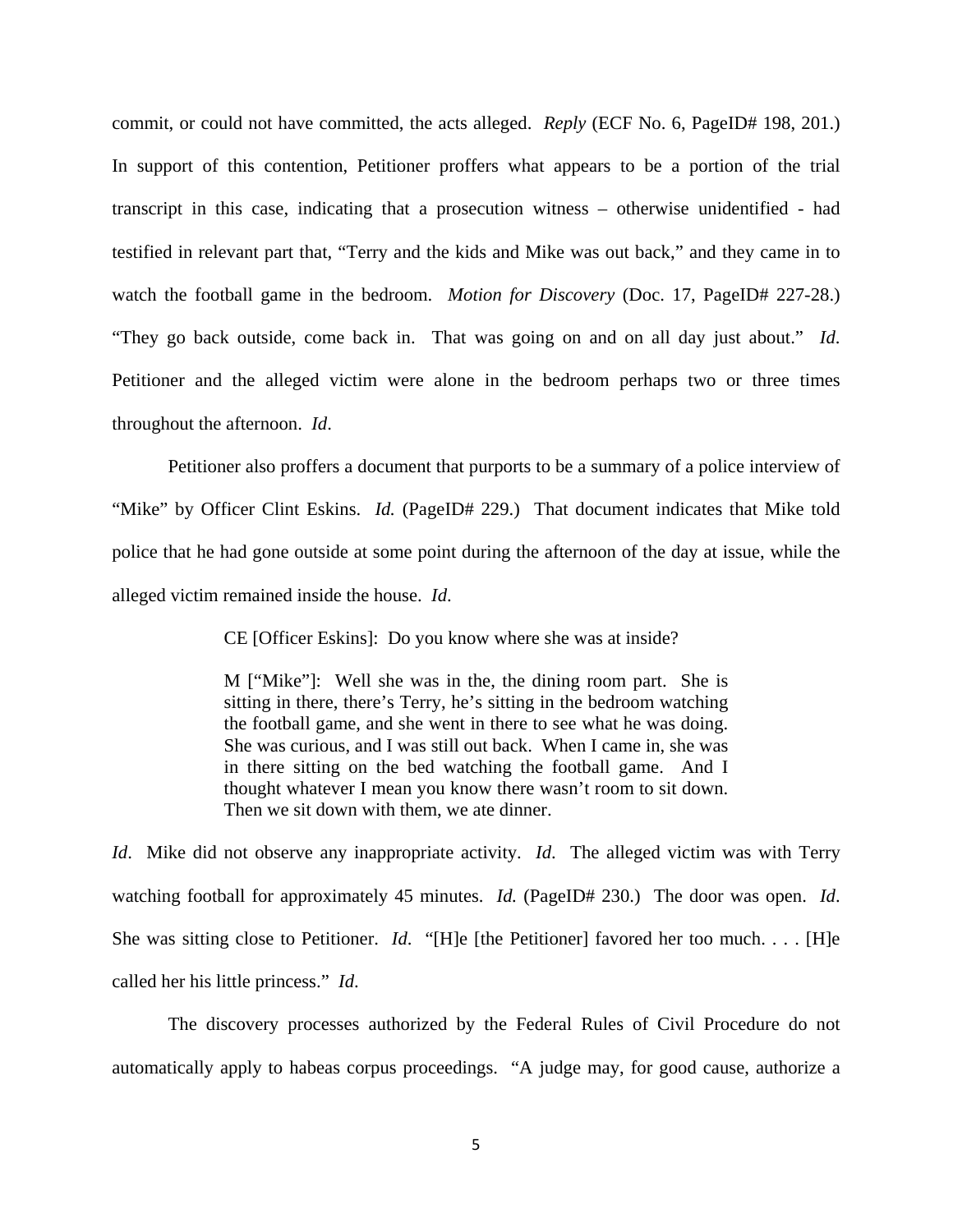party to conduct discovery under the Federal Rules of Civil Procedure and may limit the extent of discovery." Rule 6 of the Rules Governing Section 2254 Cases in the United States District Courts. Under this "good cause" standard, a district court should grant leave to conduct discovery in habeas corpus proceedings only "'where specific allegations before the court show reason to believe that the petitioner may, if the facts are more fully developed, be able to demonstrate that he is. . . entitled to relief. . . .'" *Bracy v. Gramley*, 520 U.S. 899, 908-09 (1997) (quoting *Harris v. Nelson*, 394 U.S. 286, 300 (1969)). *See also Stanford v. Parker*, 266 F.3d 442, 460 (6th Cir. 2001).

> "The burden of demonstrating the materiality of the information requested is on the moving party." *Stanford,* 266 F.3d at 460. Rule 6 does not "sanction fishing expeditions based on a petitioner's conclusory allegations." *Rector v. Johnson*, 120 F.3d 551, 562 (5th Cir. 1997); *see also Stanford*, 266 F.3d at 460.

> "Conclusory allegations are not enough to warrant discovery under [Rule 6]; the petitioner must set forth specific allegations of fact." *Ward v. Whitley*, 21 F.3d 1355, 1367 (5th Cir. 1994).

*Williams v. Bagley*, 380 F.3d 932, 975 (6th Cir. 2004).

Moreover, Rule 7 of the Rules Governing Section 2254 Cases in the

United States District Courts provides:

(a) In General. If the petition is not dismissed, the judge may direct the parties to expand the record by submitting additional materials relating to the petition. The judge may require that these materials be authenticated.

(b) Types of Materials. The materials that may be required include letters predating the filing of the petition, documents, exhibits, and answers under oath to written interrogatories propounded by the judge. Affidavits may also be submitted and considered as part of the record.

(c) Review by the Opposing Party. The judge must give the party against whom the additional materials are offered an opportunity to admit or deny their correctness.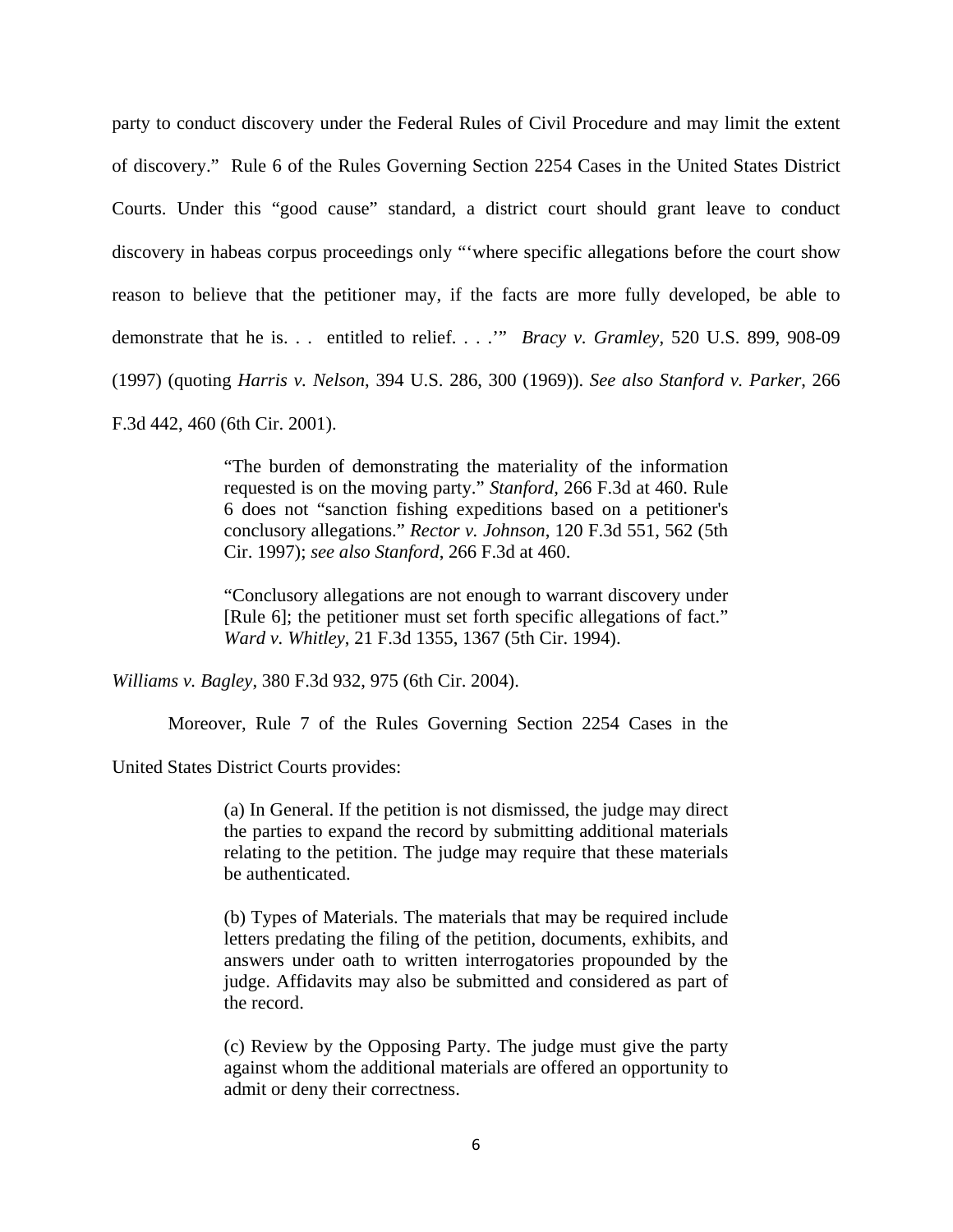This rule permits federal habeas courts to direct the parties to supplement the state court record with materials relevant to the Court's resolution of the petition. The decision whether to order an expansion of the record under Rule 7, however, falls within the sound discretion of the district court. *Ford v. Seabold*, 841 F.2d 677, 691 (6th Cir. 1988). Expansion of the record pursuant to Rule 7 is limited by the relevance of the proffered materials to the constitutional claims presented.

Petitioner has failed to establish good cause for his discovery request. As an initial matter, Petitioner does not specify the nature of the discovery that he seeks. Moreover, the documents that he has attached to his discovery request do not support his claim that Mike Miller could have provided evidence exculpatory to the defense. His insistence that further discovery in connection with this proposed witness will assist him in establishing that he was denied the effective assistance of trial counsel is based entirely on speculation and constitutes a mere fishing expedition. Under these circumstances, Petitioner's *Motion for Discovery* (ECF No. 17) is **DENIED.**

#### **Procedural Default**

Respondent contends that Petitioner's third and fourth claims for relief are procedurally defaulted. *Return of Writ* (ECF No. 5, PageID# 25-28). Congress has provided that state prisoners who claim that they are in custody in violation of the Constitution or laws or treaties of the United States may apply to the federal courts for a writ of habeas corpus. 28 U.S.C. § 2254(a). However, in recognition of the equal obligation of the state courts to protect the constitutional rights of criminal defendants, and in order to prevent needless friction between the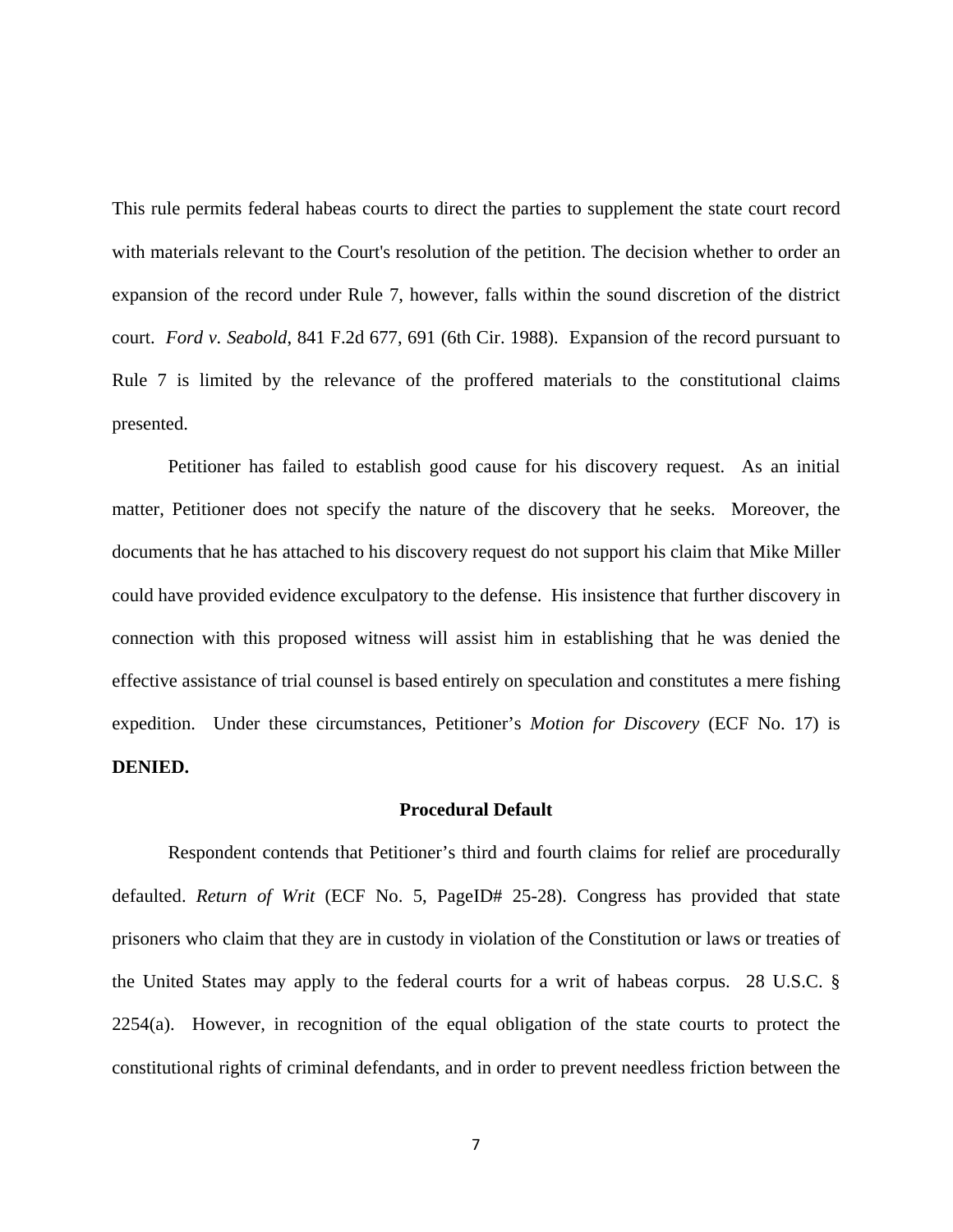state and federal courts, a state criminal defendant with federal constitutional claims is required to first present those claims to the state courts for consideration. 28 U.S.C. § 2254(b), (c). If he fails to do so, but still has an avenue open to him by which he may present his claims, then his petition is subject to dismissal for failure to exhaust state remedies. *Id*.; *Anderson v. Harless*, 459 U.S. 4, 6 (1982 (*per curiam*) (citing *Picard v. Connor*, 404 U.S. 270, 275–78 (1971)). Where a petitioner has failed to exhaust his claims but would find those claims barred if later presented to the state courts, "there is a procedural default for purposes of federal habeas. . . ." *Coleman* v. *Thompson*, 501 U.S. 722, 735 n. 1 (1991).

The term "procedural default" describes the situation where a person convicted of a crime in a state court fails (for whatever reason) to present a particular claim to the highest court of the State such that the State has been denied a fair chance to correct any errors made in the course of the trial or the appeal before a federal court intervenes in the state criminal process. This "requires the petitioner to present 'the same claim under the same theory' to the state courts before raising it on federal habeas review." *Hicks v. Straub*, 377 F.3d 538, 552–53 (6th Cir. 2004) (quoting *Pillette v. Foltz*, 824 F.2d 494, 497 (6th Cir. 1987)). One of the aspects of "fairly presenting" a claim to the state courts is that a habeas petitioner must do so in a way that gives the state courts a fair opportunity to rule on the federal law claims being asserted. That means that, if the claims are not presented to the state courts in the way that state law requires, and the state courts therefore do not decide the claims on their merits, neither may a federal court do so. *Wainwright v. Sykes*, 433 U.S. 72, 87 (1977)("[C]ontentions of federal law which were not resolved on the merits in the state proceeding due to respondent's failure to raise them there as required by state procedure" also cannot be resolved on their merits in a federal habeas case that is, they are "procedurally defaulted.")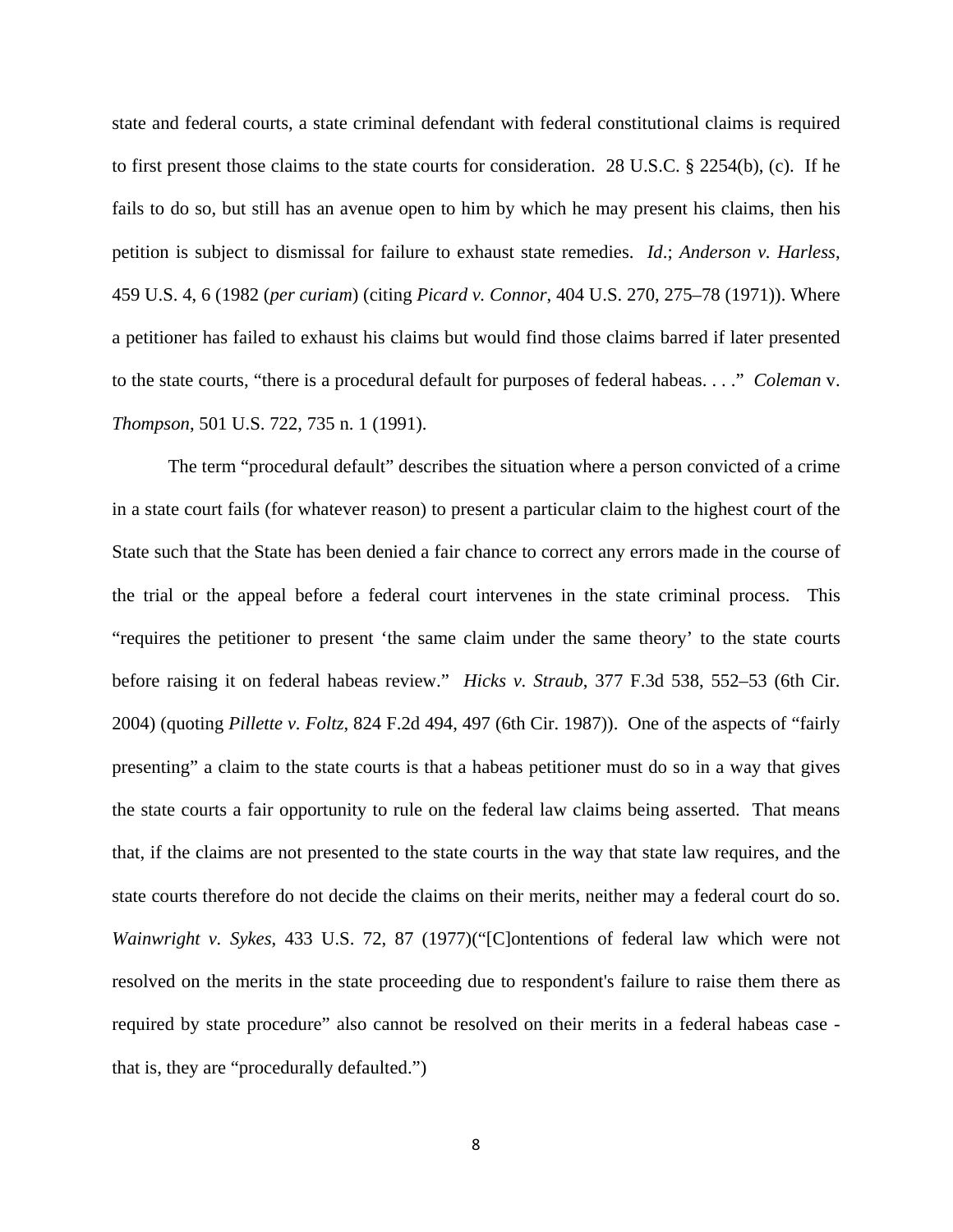In the Sixth Circuit, a four-part analysis must be undertaken when the state argues that a federal habeas claim has been waived by the petitioner's failure to observe a state procedural rule. *Maupin v. Smith*, 785 F.2d 135, 138 (6th Cir. 1986). "First, the court must determine that there is a state procedural rule that is applicable to the petitioner's claim and that the petitioner failed to comply with the rule." *Id*. Second, the court must determine whether the state courts actually enforced the state procedural sanction. *Id*. Third, it must be decided whether the state procedural forfeiture is an adequate and independent state ground upon which the state can rely to foreclose review of a federal constitutional claim. *Id*. Finally, if the court determines that a state procedural rule was not met, and that the rule was an adequate and independent state ground, then the petitioner must demonstrate that there was cause for him not to follow the procedural rule and that he was actually prejudiced by the alleged constitutional error. *Id.* This "cause and prejudice" analysis applies to failures to raise or preserve issues for review at the appellate level. *Leroy v. Marshall*, 757 F.2d 94 (6th Cir. 1985).

In order to establish cause, a petitioner must show that "some objective factor external to the defense impeded counsel's efforts to comply with the State's procedural rule." *Murray v. Carrier*, 477 U.S. 478, 488 (1986). Constitutionally ineffective counsel may constitute cause sufficient to excuse a procedural default. *Edwards v. Carpenter*, 529 U.S. 446, 453 (2000). In order to constitute cause, an ineffective assistance of counsel claim generally must "'be presented to the state courts as an independent claim before it may be used to establish cause for a procedural default.'" *Edwards*, 529 U.S. at 452 (quoting *Murray v. Carrier*, 477 U.S. 479). That is because, before counsel's ineffectiveness will constitute cause, "that ineffectiveness must itself amount to a violation of the Sixth Amendment, and therefore must be both exhausted and not procedurally defaulted." *Burroughs v. Makowski*, 411 F.3d 665, 668 (6th Cir. 2005). Or, if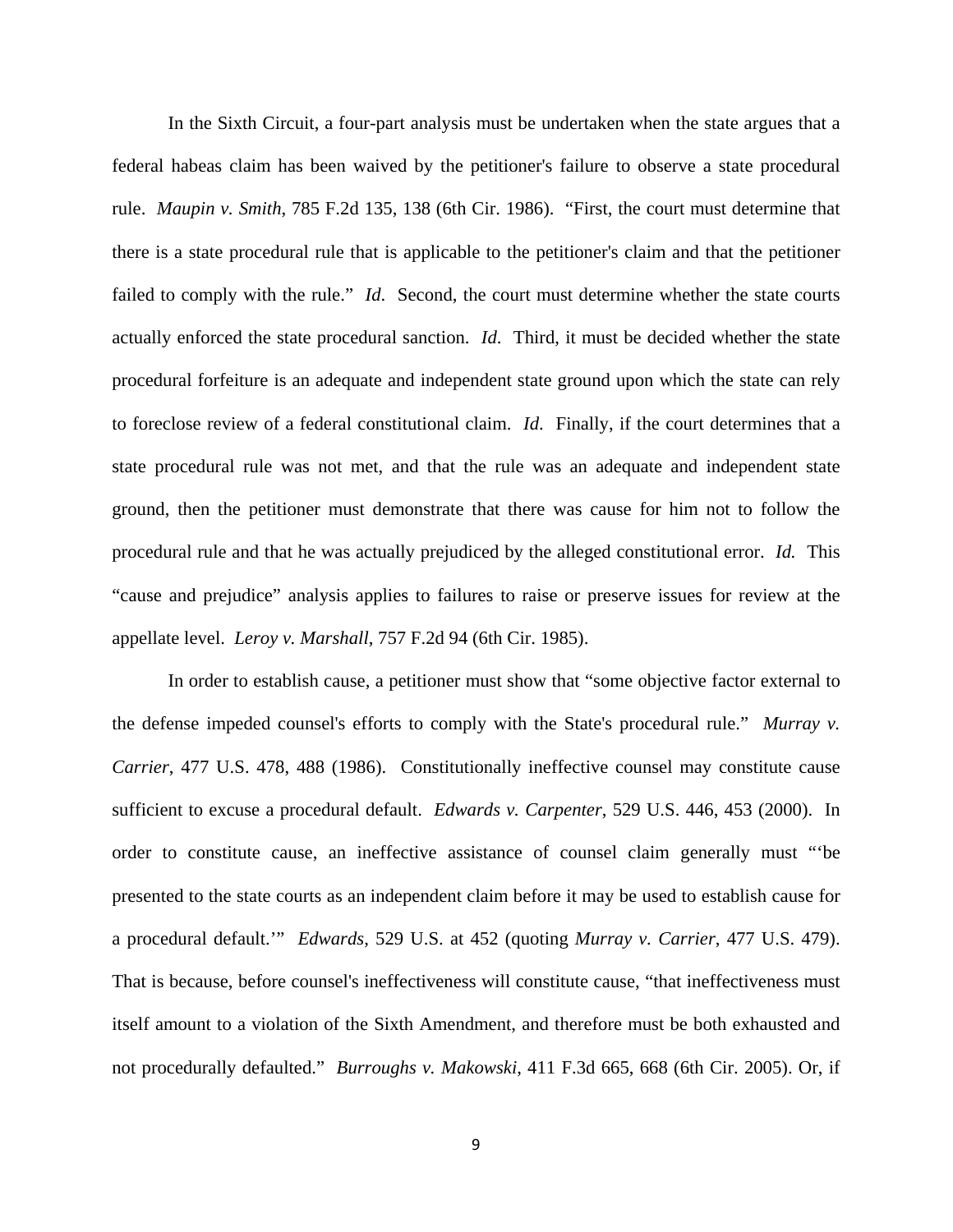the claim of ineffective assistance of counsel is itself procedurally defaulted, the petitioner must be able to "satisfy the 'cause and prejudice' standard with respect to the ineffective-assistance claim itself." *Edwards,* 529 U.S. at 450–51. The Supreme Court explained the importance of this requirement:

> We recognized the inseparability of the exhaustion rule and the procedural-default doctrine in *Coleman*: "In the absence of the independent and adequate state ground doctrine in federal habeas, habeas petitioners would be able to avoid the exhaustion requirement by defaulting their federal claims in state court. The independent and adequate state ground doctrine ensures that the States' interest in correcting their own mistakes is respected in all federal habeas cases." 501 U.S. at 732, 111 S.Ct. 2546, 115 L.Ed.2d 640. We again considered the interplay between exhaustion and procedural default last Term in *O'Sullivan v. Boerckel*, 526 U.S. 838, 119 S.Ct. 1728, 144 L.Ed.2d 1 (1999), concluding that the latter doctrine was necessary to "'protect the integrity' of the federal exhaustion rule." *Id*., at 848, 526 U.S. 838, 119 S.Ct. 1728, 144 L.Ed.2d 1 (quoting *id*., at 853, 526 U.S. 838, 119 S.Ct. 1728, 144 L.Ed.2d 1 (STEVENS, J., dissenting)). The purposes of the exhaustion requirement, we said, would be utterly defeated if the prisoner were able to obtain federal habeas review simply by "'letting the time run'" so that state remedies were no longer available. *Id.*, at 848, 526 U.S. 838, 119 S.Ct. 1728, 144 L.Ed.2d 1. Those purposes would be no less frustrated were we to allow federal review to a prisoner who had presented his claim to the state court, but in such a manner that the state court could not, consistent with its own procedural rules, have entertained it. In such circumstances, though the prisoner would have "concededly exhausted his state remedies," it could hardly be said that, as comity and federalism require, the State had been given a "fair 'opportunity to pass upon [his claims].'" *Id*., at 854, 526 U.S. 838, 119 S.Ct. 1728, 144 L.Ed.2d 1 (STEVENS, J., dissenting) (emphasis added) (quoting *Darr v. Burford*, 339 U.S. 200, 204, 70 S.Ct. 587, 94 L.Ed. 761 (1950)).

*Edwards*, 529 U.S. at 452–53.

If, after considering all four factors of the *Maupin* test, the court concludes that a procedural default occurred, it may not consider the merits of the procedurally defaulted claim unless "review is needed to prevent a fundamental miscarriage of justice, such as when the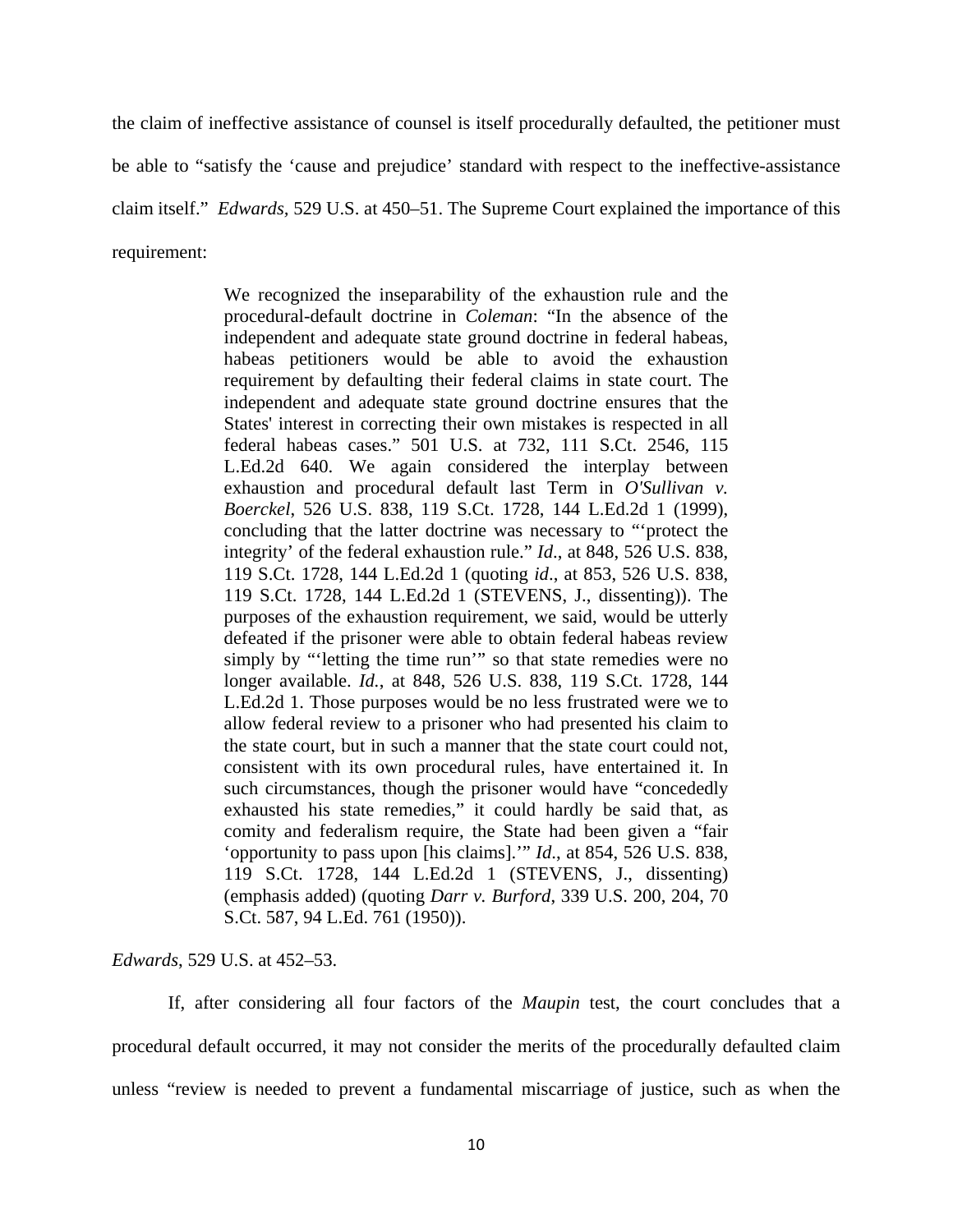petitioner submits new evidence showing that a constitutional violation has probably resulted in a conviction of one who is actually innocent." *Hodges v. Colson*, 727 F.3d 517, 530 (6th Cir. 2013) (citing *Murray v. Carrier*, 477 U.S. at 495–96).

In claim three, Petitioner alleges that police illegally arrested him in violation of the Fourth Amendment. In claim four, Petitioner alleges that he was denied a fair trial because of prosecutorial misconduct. Petitioner failed to raise either of these claims on direct appeal. Further, he may now no longer do so by operation of Ohio's doctrine of *res judicata*. *See State v. Cole*, 2 Ohio St.3d (1982); *State v. Ishmail,* 67 Ohio St.2d 16 (1981); *State v. Perry*, 10 Ohio St.2d 175 (1967) (claims must be raised on direct appeal, if possible, or they will be barred by the doctrine of *res judicata*.). The state courts were never given an opportunity to enforce this procedural rule due to the nature of Petitioner's procedural default.

Ohio's doctrine of *res judicata* is adequate and independent under the third part of the *Maupin* test. To be "independent," the procedural rule at issue, as well as the state court's reliance thereon, must rely in no part on federal law. *See Coleman v. Thompson*, 501 U.S. at 732–33. To be "adequate," the state procedural rule must be firmly established and regularly followed by the state courts. *Ford v. Georgia*, 498 U.S. 411 (1991). "[O]nly a 'firmly established and regularly followed state practice' may be interposed by a State to prevent subsequent review by this Court of a federal constitutional claim." *Id*. at 423 (quoting *James v. Kentucky*, 466 U.S. 341, 348–351 (1984)); *see also Barr v. City of Columbia*, 378 U.S. 146, 149 (1964); *NAACP v. Alabama ex rel. Flowers*, 377 U.S. 288, 297 (1964). The United States Court of Appeals for the Sixth Circuit has consistently held that Ohio's doctrine of *res judicata, i.e.,* the *Perry* rule, is an adequate ground for denying federal habeas relief. *Lundgren v. Mitchell*, 440 F.3d 754, 765 (6th Cir. 2006); *Coleman v. Mitchell*, 268 F.3d 417, 427–29 (6th Cir. 2001);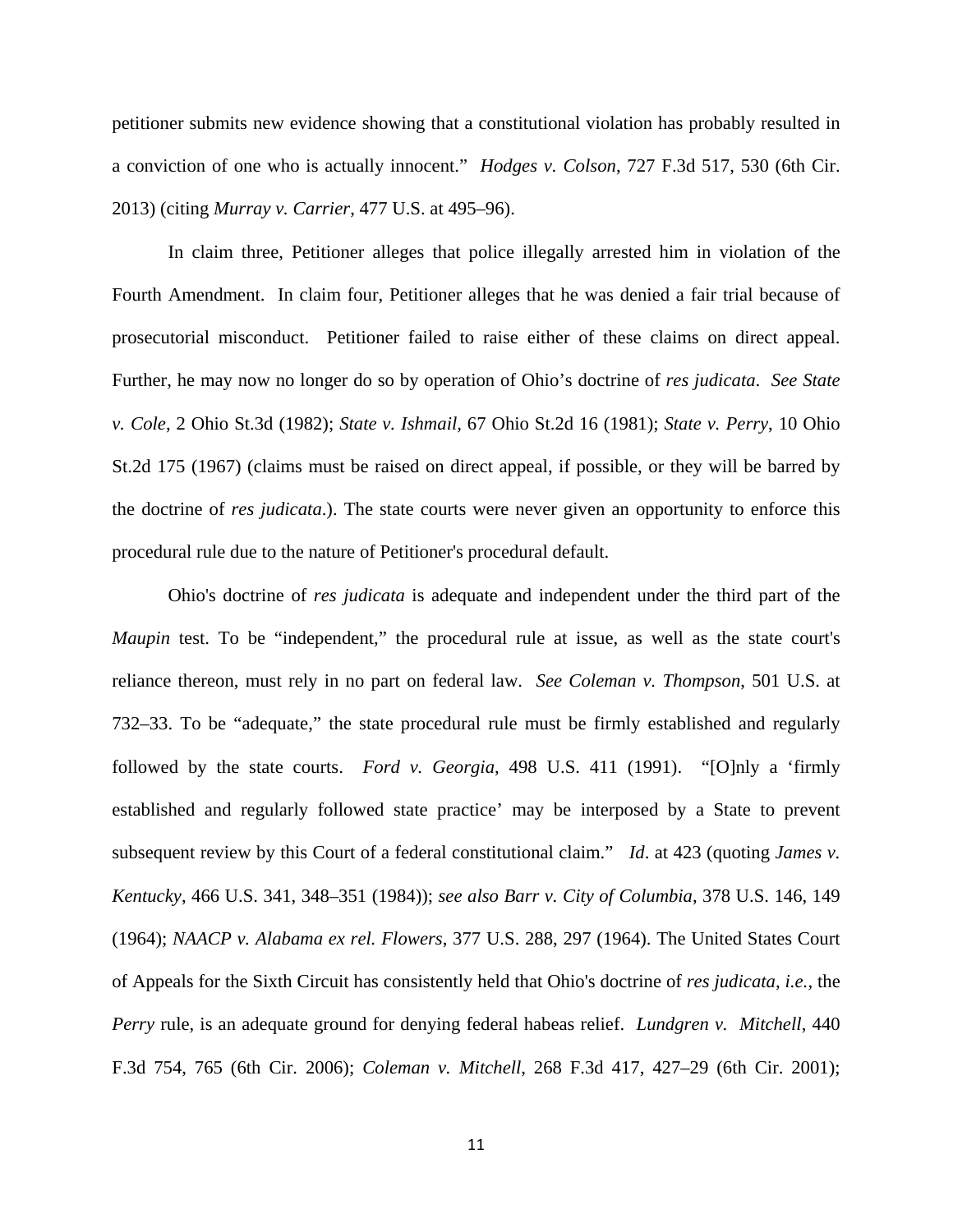*Seymour* v. *Walker*, 224 F.3d 542, 555 (6th Cir. 2000); *Byrd v. Collins*, 209 F.3d 486, 521–22 (6th Cir. 2000); *Norris v. Schotten*, 146 F.3d 314, 332 (6th Cir. 1998). Ohio courts have consistently refused, in reliance on the doctrine of *res judicata*, to review the merits of claims because they are procedurally barred. *See State v. Cole*, 2 Ohio St.3d at 112; *State v. Ishmail*, 67 Ohio St.2d at 16. Additionally, the doctrine of *res judicata* serves the state's interest in finality and in ensuring that claims are adjudicated at the earliest possible opportunity. With respect to the independence prong, the Court concludes that Ohio's doctrine of *res judicata* in this context does not rely on or otherwise implicate federal law. Accordingly, the Court is satisfied from its own review of relevant case law that the *Perry* rule is an adequate and independent ground for denying relief.

Petitioner maintains that he presented claim three in his petition for post conviction relief; however, on-the-record claims, such as Petitioner's allegation regarding a violation of the Fourth Amendment, must be raised on direct appeal, and are not properly presented to the state courts by way of a petition for post conviction relief. *See Moreland v. Bradshaw,* 645 F.Supp.2d 680, 712 (S.D. Ohio 2009):

> Claims appearing on the face of the record must be raised on direct appeal, or they will be waived under Ohio's doctrine of *res judicata.* [*Stojetz v. Ishee,* 389 F.Supp.2d 858, 882-83 (S.D.Ohio 2005)], citing *State v. Perry*, 10 Ohio St.2d 175, 226 N.E.2d 104 (1967). Issues that must be raised in a post-conviction action pursuant to Ohio Rev.Code § 2953.21 include claims that do not appear on the face of the record and claims of ineffective assistance of trial counsel where the defendant was represented on direct appeal by the same attorney who represented him at trial. *Stojetz, supra,* citing, *State v. Cole*, 2 Ohio St.3d 112, 443 N.E.2d 169 (1982).

*Id*. Moreover, even assuming, *arguendo*, that Petitioner properly preserved this claim for federal habeas corpus review, it does not provide him a basis for relief.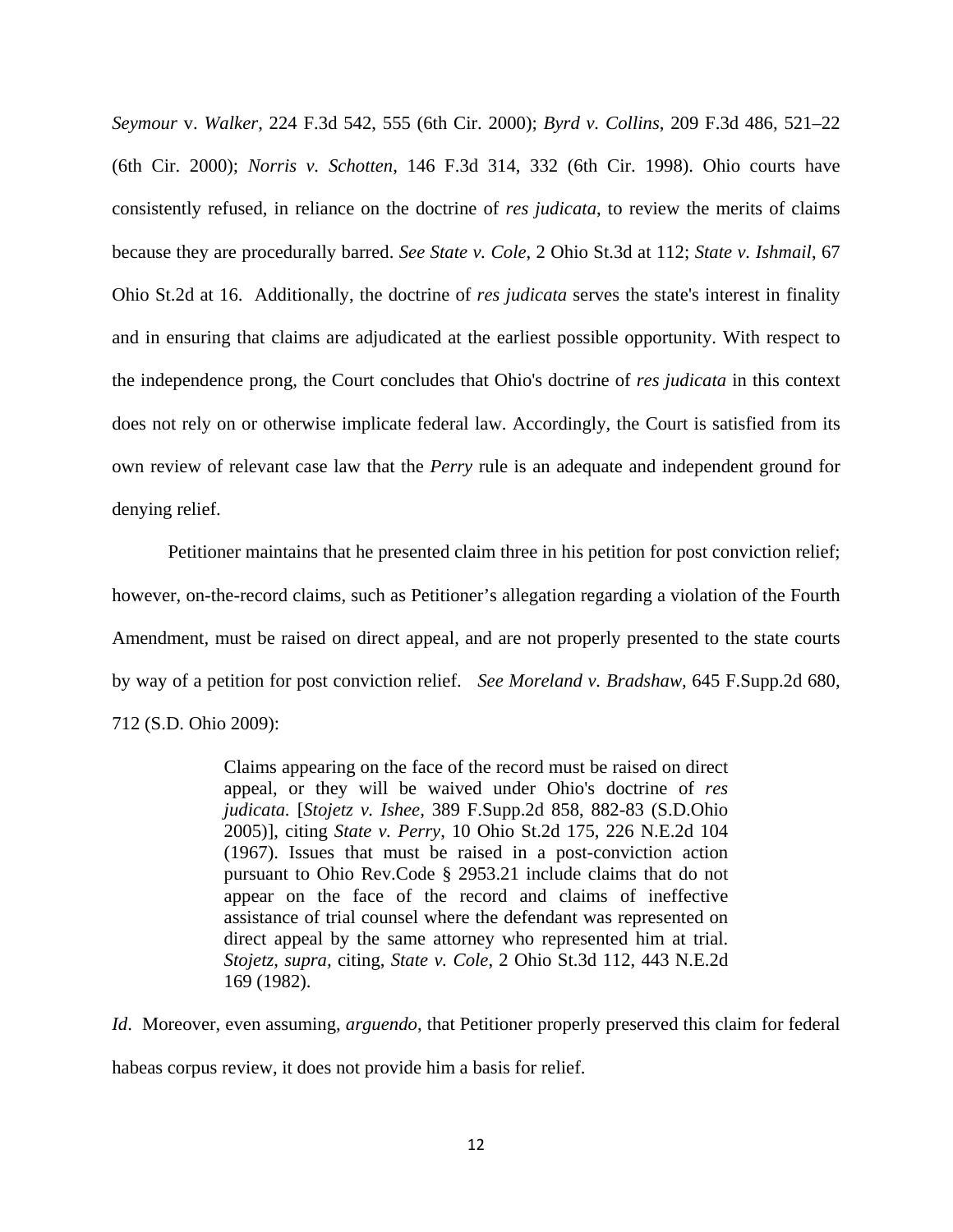Generally, habeas corpus relief cannot be based on an alleged violation of the Fourth Amendment, so long as the petitioner had an opportunity to present the claim to the state courts. *Stone v. Powell*, 428 U.S. 465, 482 (1976); *Riley v. Gray*, 674 F.2d 522, 526 (6<sup>th</sup> Cir. 1982)(opportunity for full and fair litigation of a Fourth Amendment claim exists where the state procedural mechanism presents an opportunity to raise the claim, and presentation of the claim was not frustrated by a failure of that mechanism.)

> One, the key purpose of federal habeas corpus is to free innocent prisoners. But whether an investigation violated the Fourth Amendment has no bearing on whether the defendant is guilty. [*Stone v. Powell*], at 490, 96 S.Ct. 3037. Two, exclusion is a prudential deterrent prescribed by the courts, not a personal right guaranteed by the Constitution. Any deterrence produced by an additional layer of habeas review is small, but the cost of undoing final convictions is great. *Id*. at 493, 96 S.Ct. 3037.

*Good v. Berghuis*, 729 F.3d 636, 637 (6<sup>th</sup> Cir. 2013). Ohio permits a criminal defendant to file a motion to suppress evidence prior to trial. *See* Ohio R. Crim. P. 12(C)(3). Further, there is no basis in the record upon which to find that Petitioner was unable to present a claim under the Fourth Amendment because of a failure of Ohio's procedural mechanism. Therefore, Petitioner's claim regarding the violation of the Fourth Amendment does not provide a basis for federal habeas relief. *See Davis v. Morgan*, No. 2:15-cv-00613, 2016 WL 6493420, at \*9 (S.D. Ohio Nov. 2, 2016).

Petitioner has also procedurally defaulted claim four for federal habeas corpus review because he failed to present that claim to the state courts on direct review and, as discussed *supra*, he may now no longer do so.

Petitioner may still secure review of the merits of his claims three and four if he demonstrates cause for his failure to follow the state procedural rules, as well as actual prejudice from the constitutional violations that he alleges. As cause for his procedural default, Petitioner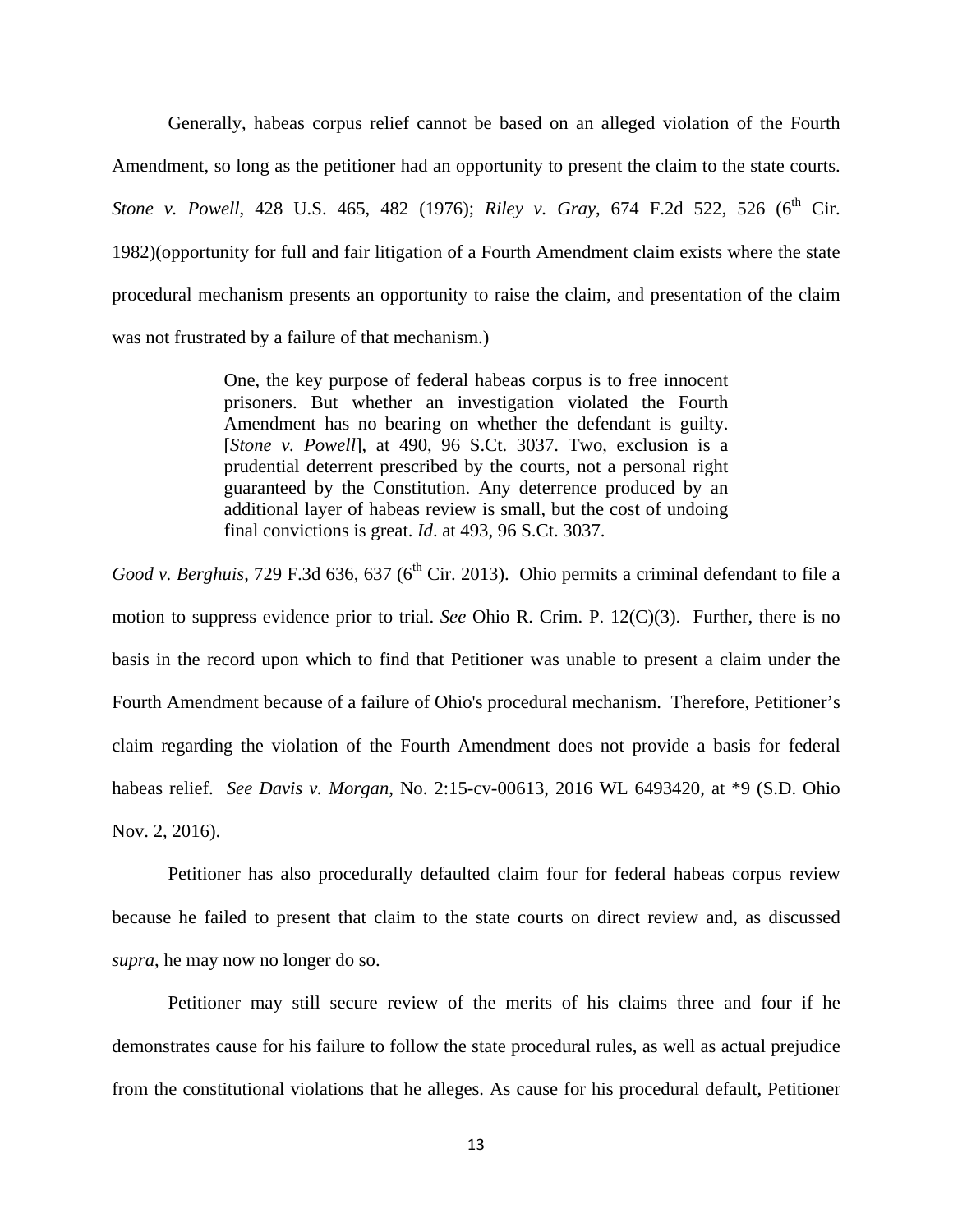asserts the denial of the effective assistance of appellate counsel. As noted *supra*, the constitutionally ineffective assistance of counsel may constitute cause for a procedural default, so long as such claim has been presented to the state courts and is not, itself, procedurally defaulted. *Edwards v. Carpenter*, 529 U.S. at 451-52. Here, however, Petitioner has procedurally defaulted his ineffective assistance of appellate counsel claim. The state appellate court explicitly denied Petitioner's Rule 26(B) application for failure to establish good cause for filing the application more than 18 months late. (Doc. 5-1, PageID# 172). Consequently, the first and second parts of *Maupin* test have been met with respect to this claim. Further, the Sixth Circuit has recognized that the timeliness requirement of Ohio Appellate Rule 26(B) is an adequate and independent state ground for relief. *Fautenberry v. Mitchell*, 515 F.3d 614 (6th Cir. 2008).

As cause for his default of his ineffective assistance of appellate counsel claim, Petitioner asserts his *pro se* incarcerated status, the time constraints under which he was operating, and his limited access to legal materials. Petitioner also specifically complains that his appellate attorney did not timely provide him access to the trial transcripts. *Reply* (Doc. 6.)

"[P]etitioner has the burden of showing cause and prejudice to overcome a procedural default." *Hinkle v. Randle*, 271 F.3d 239, 245 (6th Cir. 2001) (citing *Lucas v. O'Dea*, 179 F.3d 412, 418 (6th Cir. 1999) (internal citation omitted)). A petitioner's *pro se* status, ignorance of the law, or ignorance of procedural requirements are insufficient bases to excuse a procedural default. *Bonilla v. Hurley*,  $370$  F.3d  $494$ ,  $498$  ( $6<sup>th</sup>$  Cir. 2004). Instead, in order to establish cause, a petitioner "must present a substantial reason that is external to himself and cannot be fairly attributed to him." *Hartman v. Bagley*, 492 F.3d 347, 358 (6th Cir. 2007).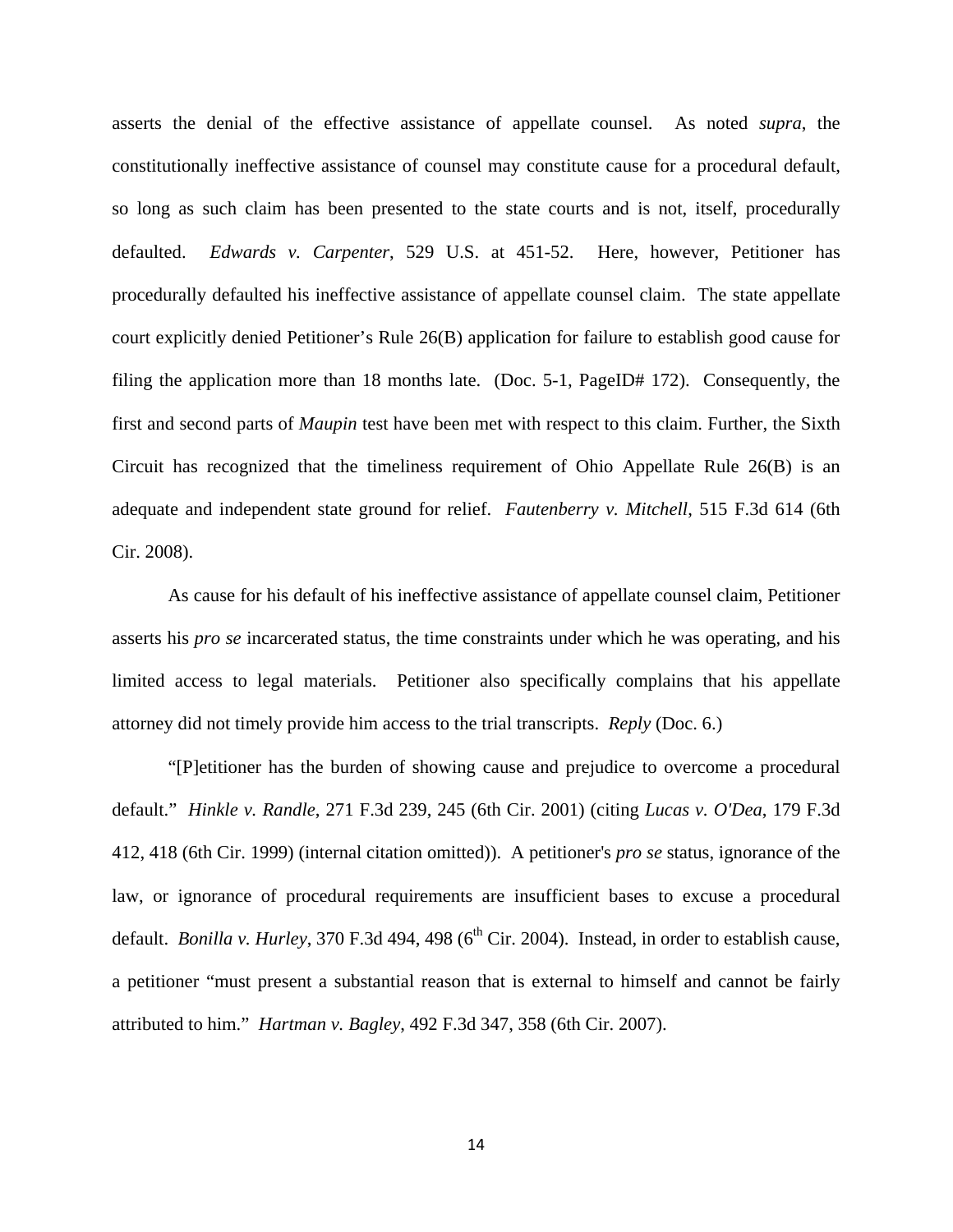Petitioner has failed to establish cause for his procedural default. His *pro se*, incarcerated status, and even his limited access to legal materials and the prison's law library, simply do not constitute cause sufficient to excuse his failure to file a timely Rule 26(B) application. Similarly, his alleged difficulty in obtaining a copy of his trial transcripts does not excuse his untimely filing. *See Abreu v. Huffman*, 27 Fed.Appx. 500, 505, unpublished, 2001 WL 1480743 ( $6<sup>th</sup> Cir$ . 2001)(citations omitted). Further, Petitioner also failed to file a timely appeal to the Ohio Supreme Court and he may now no longer do so, because Ohio does not permit delayed appeals in Rule 26(B) applications. S.Ct.Prac.R. 7.01(A)(4)(c). The state courts were therefore unable to enforce this procedural rule because of the nature of Petitioner's procedural default.

Therefore, the claimed ineffective assistance of appellate counsel cannot constitute cause sufficient to excuse petitioner's procedural default of his claim of prosecutorial misconduct.

The United States Supreme Court has held that a claim of actual innocence may be raised "to avoid a procedural bar to the consideration of the merits of [the petitioner's] constitutional claims." *Schlup v. Delo*, 513 U.S. 298, 326–27 (1995). "[I]n an extraordinary case, where a constitutional violation has probably resulted in the conviction of one who is actually innocent, a federal habeas court may grant the writ even in the absence of a showing of cause for the procedural default." *Murray*, 477 U.S. at 496. In *Schlup,* the Supreme Court held that a credible showing of actual innocence was sufficient to authorize a federal court in reaching the merits of an otherwise procedurally-barred habeas petition. *Schlup*, 513 U.S. at 317. However, the actual innocence claim is "'not itself a constitutional claim, but instead a gateway through which a habeas petitioner must pass to have his otherwise barred constitutional claim considered on the merits.'" *Id*. at 315 (quoting *Herrera v. Collins*, 506 U.S. 390, 404 (1993)).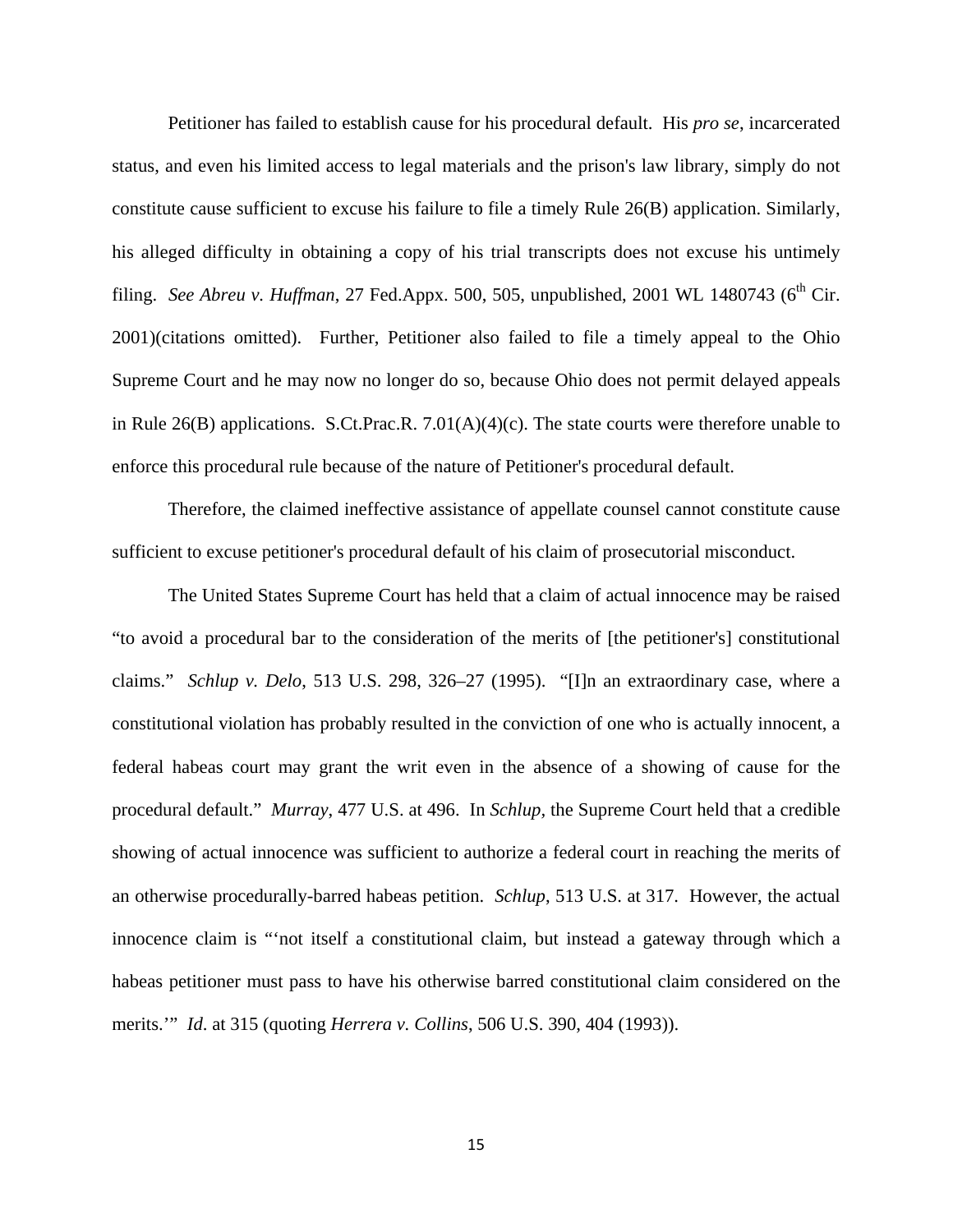The actual innocence exception allows a petitioner to pursue his constitutional claims if it is "more likely than not" that new evidence – not previously presented at trial – would allow no reasonable juror to find him guilty beyond a reasonable doubt. *Souter v. Jones*, 395 F.3d 577 (6th Cir. 2005). The Court of Appeals for the Sixth Circuit explained the exception as follows*:* 

> The United States Supreme Court has held that if a habeas petitioner "presents evidence of innocence so strong that a court cannot have confidence in the outcome of the trial unless the court is also satisfied that the trial was free of nonharmless constitutional error, the petitioner should be allowed to pass through the gateway and argue the merits of his underlying claims." *Schlup,* 513 U.S. at 316, 115 S.Ct. 851, 130 L.Ed.2d 808. Thus, the threshold inquiry is whether "new facts raise<sup>[]</sup> sufficient doubt about [the petitioner's] guilt to undermine confidence in the result of the trial." *Id*. at 317, 513 U.S. 298, 115 S.Ct. 851, 130 L.Ed.2d 808. To establish actual innocence, "a petitioner must show that it is more likely than not that no reasonable juror would have found petitioner guilty beyond a reasonable doubt." *Id*. at 327, 513 U.S. 298, 115 S.Ct. 851, 130 L.Ed.2d 808. The Court has noted that "actual innocence means factual innocence, not mere legal insufficiency." *Bousley v. United States*, 523 U.S. 614, 623, 118 S.Ct. 1604, 140 L.Ed.2d 828 (1998). "To be credible, such a claim requires petitioner to support his allegations of constitutional error with new reliable evidence – whether it be exculpatory scientific evidence, trustworthy eyewitness accounts, or critical physical evidence – that was not presented at trial." *Schlup*, 513 U.S. at 324, 115 S.Ct. 851, 130 L.Ed.2d 808. The Court counseled however, that the actual innocence exception should "remain rare" and "only be applied in the 'extraordinary case.' " *Id*. at 321, 513 U.S. 298, 115 S.Ct. 851, 130 L.Ed.2d 808.

*Souter*, 395 F.3d at 589–90 (footnote omitted). Petitioner does not meet these standards here.

After an independent review of the record, the Court does not deem this to be so extraordinary a case as to relieve petitioner of his procedural default.

## **Claims One and Two**

In claim one, Petitioner alleges that the evidence is constitutionally insufficient to sustain

his convictions. In claim two, Petitioner alleges that he was denied the effective assistance of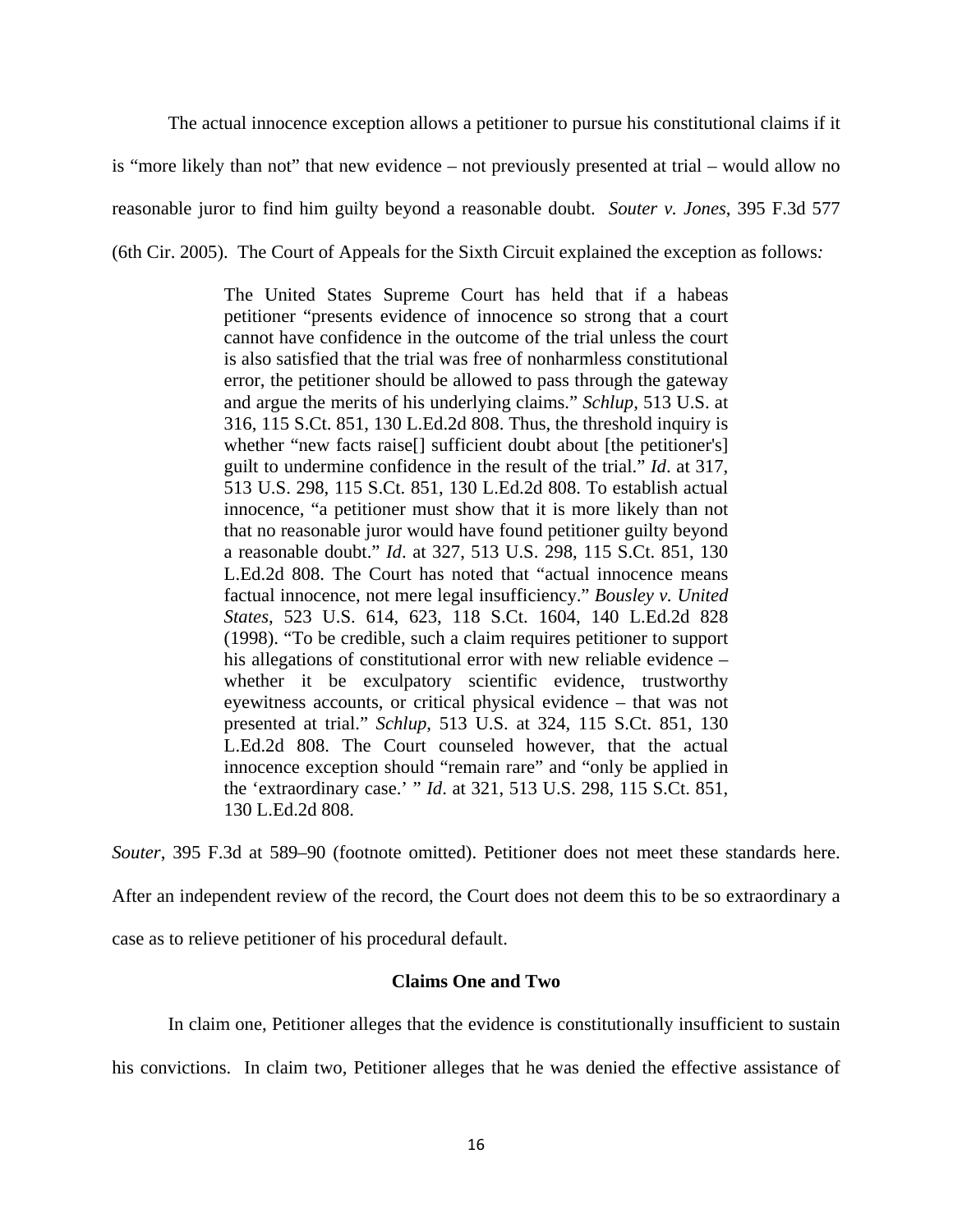counsel because his attorney failed to request a motion for judgment of acquittal based on the lack of evidence against him, failed to call a defense witness, and failed to explain the charges against him or to protect his rights during the state court proceedings. Respondent argues that these claims are without merit. The Court concludes that its review of the trial transcript is necessary to the resolution of these claims. However, Respondent has not filed the trial transcript with this Court. The Court is therefore unable to resolve claims one and two in the absence of the trial transcript. Respondent is therefore **ORDERED** to file a trial transcript within twentyone (21) days of the date of this *Order and Report and Recommendation*.

Therefore, the Magistrate Judge **RECOMMENDS** that claims three and four be **DISMISSED**.

Because a review of the trial transcript is necessary to this Court's resolution of claims one and two, Respondent is **ORDERED** to file a copy of the trial transcript within twenty-one (21) days of this *Order and Report and Recommendation*.

Petitioner's *Motion for Discovery* (Doc. 17) is **DENIED.** 

#### **Procedure on Objections**

If any party objects to this *Order and Report and Recommendation*, that party may, within fourteen (14) days of the date of this report, file and serve on all parties written objections to those specific proposed findings or recommendations to which objection is made, together with supporting authority for the objection(s). A judge of this Court shall make a *de novo* determination of those portions of the report or specified proposed findings or recommendations to which objection is made. Upon proper objections, a judge of this Court may accept, reject, or modify, in whole or in part, the findings or recommendations made herein, may receive further